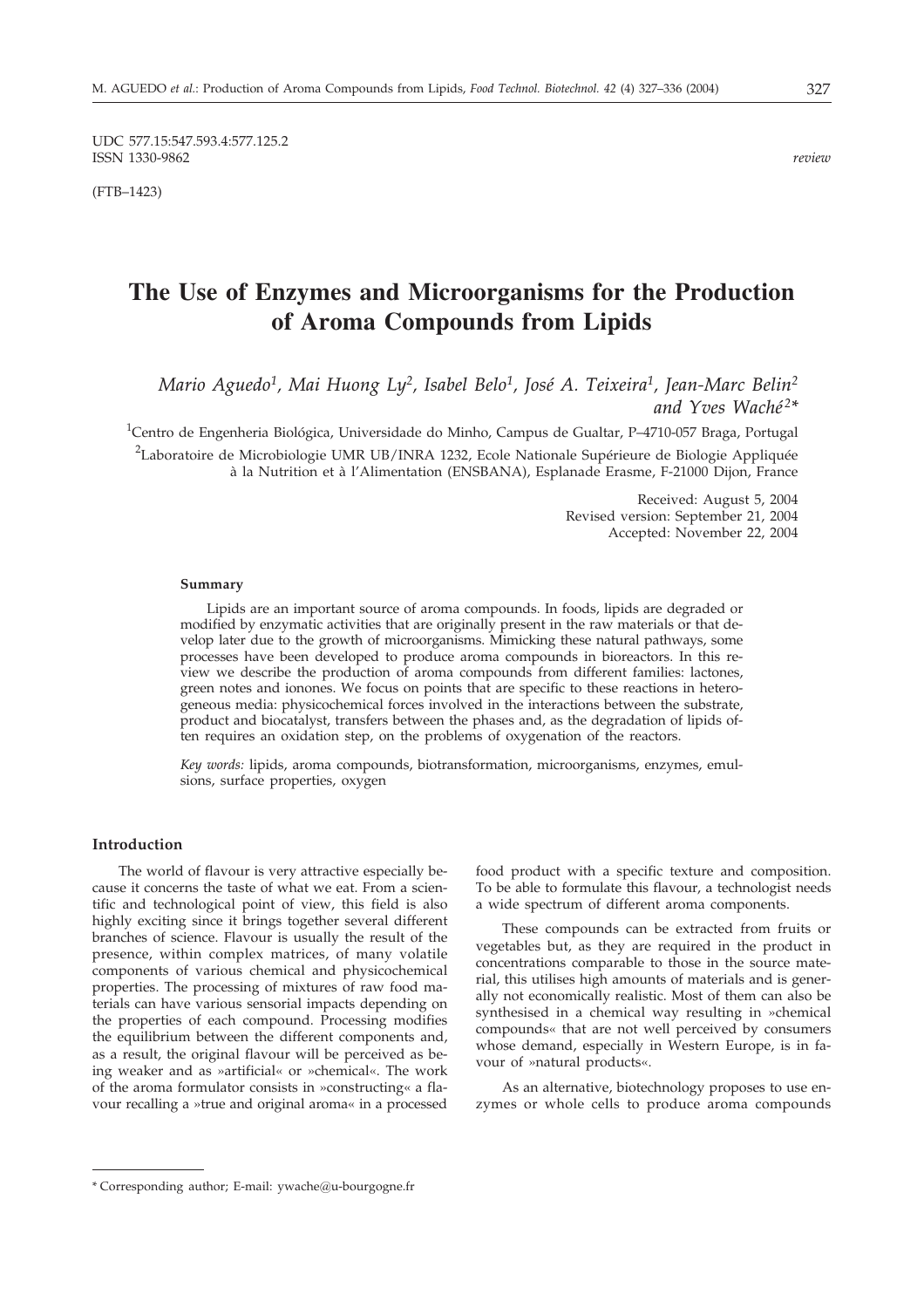

**Fig. 1.** Formation of some aroma compounds after cleavage of carotenoids

from natural substrates in a way often inspired by biochemical pathways encountered in nature. The challenge is to put a naturally rich source of substrate in contact with highly active enzymes. In adequate conditions, this can result in the production of flavour compounds in mass fractions of the order of several  $g/kg$ , instead of mg/kg encountered in raw materials. The resulting flavour compounds are called »natural« since they are produced from agro-products through natural biological activities. The ratio of isomers or isotopes is thus comparable to what can be found in extracted products and not to what results from chemical synthesis. However, although the productivity of some of these processes is good, the resulting products are usually more expensive than those from chemical synthesis.

There are various families of aroma compounds and the differences used to classify these families can be based not only on chemical structures, physicochemical properties or sensorial properties of the compounds but also, and in fact more commonly, on the chemical family of the substrate. On this latter basis, lipid-derived aroma compounds constitute one of the most important families, which include volatile fatty acids or esters, lactones, aldehydes, alcohols, ketones and some groups such as carotenoid-derived aroma compounds.

Although there are many investigations into the natural generation of these compounds in food products, only a few aroma components are produced by biotechnological routes. In this review, we present the biochemical pathways leading to some of these compounds and the related processes that have been inspired by them. Far from aiming at being exhaustive, we present selected examples to illustrate the main characteristics of the field. Three main pathways will be presented using animal, plant or microbial enzymes: carotenoid degradation, lipoxygenase/hydroperoxide lyase route and  $\beta$ -oxidation for the production of  $\beta$ -ionone, hexenal/hexanal and y-decalactone, respectively. Some aroma compounds are also produced by lipases but these enzymes constitute in themselves such important catalysts that their utilization is reviewed regularly and we recommend the reader to consult numerous recent works (*1–3*). The substrates involved in these systems are water-insoluble,

while catalysts are usually used in aqueous phases. The problems inherent in this heterogeneous production medium will be discussed and finally, new trends and strategies will be presented.

# **Generation of Carotenoid-Derived Aroma Compounds**

Carotenoids are natural pigments that are widely distributed in the vegetal and animal kingdoms. They are usually C40 tetraterpenoids built from eight C5 isoprenoid units (Fig. 1). Due to their double bond system, carotenoids may be oxidised directly by activated species such as free radicals (*4*). Apart from crucial functions in photosynthesis, photoprotection and nutrition, carotenoids are important aroma precursors (*5*). The odours of the resulting constituents depend on the number of carbons and the position of the oxygenated groups. They are formed via enzymatic oxidation and photooxidation from the various carotenoids found in plants, flowers and fruits (Fig. 1). These volatile compounds are important in the flavour and perfume industries. More particularly, the ionones are found in many fruit flavours, such as blackberry, peach and apricot, and in the odour of flowers such as violets. Many works have investigated the production of ionones from carotenoids by enzymatic, thermal or microbial degradation.

#### *Generation of ionones by physicochemical treatments*

Due to the instability of carotenoids at high temperature and in the presence of oxygen, much attention has been given to the formation of volatile compounds during physical treatments of carotenoids. Mordi *et al*. (*6*) analysed the products formed during the autoxidation of  $\beta$ -carotene in benzene: carotenyl and peroxycarotenyl were formed and reacted with  $\beta$ -carotene leading to  $\beta$ --ionone, epoxy--ionone and dihydroactinidiolide within the first few hours. These compounds were also found in the autoxidation of all–*trans*-β-carotene in a liposomal system where the radicals were generated by the thermolysis of AMVN (azo-bis(2,4-dimethyl valeronitrile) at 37 °C (*7*).

Crouzet *et al.* ( $8$ ) showed that the structures of  $\beta$ -carotene are first epoxidised and then cleaved during heat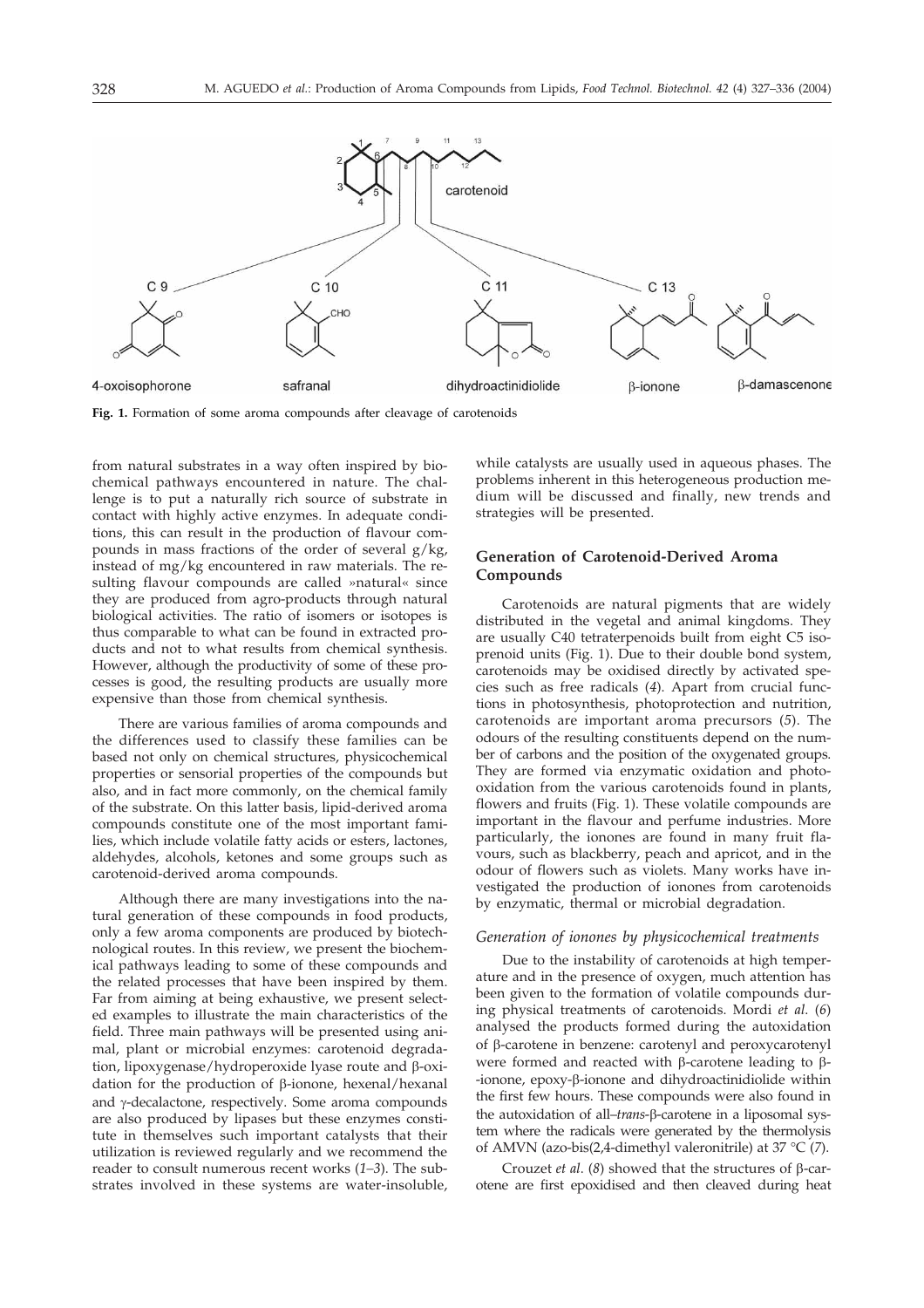

Fig. 2. Degradation of  $\beta$ -carotene to  $\beta$ -ionone and related compounds. Heat-induced degradation increases the epoxidation of  $\beta$ -carotene, resulting in epoxy-ionone and dihydroactinidiolide whereas oxidation-induced degradation favours first the cleavage of the C9-10 bond, leading to  $\beta$ -carotene

treatment, resulting in the formation of  $5,6$ -epoxy- $\beta$ --ionone, dihydroactinidiolide,  $\beta$ -ionone and  $\beta$ -cyclocitral (Fig. 2). These pathways have been reviewed recently (*9*).

In order to produce aromas from carotenoids that can be labelled as »natural«, other authors have studied the generation of volatile compounds by use of microorganisms or enzymes.

#### *Generation of ionone by microorganisms*

Some fungi possess enzymes, such as polyphenol oxidase and lipoxygenase, responsible for cooxidation of  $\beta$ -carotene into volatile compounds. Lafosse (unpublished results) showed that fungi such as *Gyromitra esculenta, Clitocybe geotropa* and *Fibroporia vaillanti* are able to transform carotenoids to  $\beta$ -ionone and damascenone but the conversion yields are low. More recently, Zorn  $et$  *al.* (10) tested the degradation of  $\beta$ -carotene to flavour compounds with 10 fungal strains. Dihydroactinidiolide was formed as the sole conversion product of  $\beta$ -carotene in submerged cultures of *Ganoderma applanatum*, *Hypomyces odoratus*, *Kuehneromyces mutabilis*, and *Trametes suaveolens*. When mycelium-free culture supernatants from 5 species were used for the conversions, nearly complete degradation of  $\beta$ -carotene was observed after 12 h. Carotenoid-derived volatile products were detected in the media of *Ischnoderma benzoinum*, *Marasmius scorodonius*, and *Trametes versicolor*. β-Ionone was the main metabolite in each case, whereas  $\beta$ -cyclocitral, dihydroactinidiolide, and 2-hydroxy-2,6,6-trimethylcyclohexanone were formed in minor quantities. A photometric bleaching test was used to characterise partially the activities of  $\beta$ -carotene cleaving enzymes of *M. scorodonius*.

#### *Generation of ionone by enzymatic action*

In nature, it is possible to obtain ionone from carotene by complex enzymatic degradation. Enzymatic oxidation of  $\beta$ -carotene through enzyme-generated free radicals has been investigated. The mechanisms are similar to those mentioned above in the physicochemical part. Different enzymes have been used to oxidise  $\beta$ -carotene in aqueous solution: phenoloxidase, lactoperoxidase, lipoxygenase and xanthine oxidase (*11*). The latter enzyme, which has a great potential for generating free radicals, was used to produce  $\beta$ -ionone by Bosser *et al.* (12).

Generation of ionone by lipoxygenase action

Our own group has investigated cooxidation of  $\beta$ carotene in an aqueous medium in the presence of lipoxygenase. The process took place in two stages (*13*). Firstly, a lipase was used to liberate fatty acids from vegetable oil and then fatty acids reacted with a lipoxygenase to generate free radicals, which attack the carotenoid, leading to  $\beta$ -ionone and aldehydes. We have also worked with reverse-micellar systems but as the reactive oxygen species were only active in the aqueous phase, the amount of substrate was small and the production negligible (Waché *et al.*, unpublished results).

#### Generation of ionone by the action of xanthine oxidase

Xanthine oxidase (XO), an enzyme present in milk, was discovered a century ago and is still the subject of many studies dealing with kinetics (*14*) and with the identification of the radical species it generates (*15*). Bosser *et al.* (16) studied the production of  $\beta$ -ionone by the action of XO. The cooxidation reaction carried out by XO is complicated by the presence of two reactions: XO catalyses the oxidation of acetaldehyde-generating radical species that then cleave  $\beta$ -carotene to aroma compounds (Fig. 2).

The bleaching of  $\beta$ -carotene occurs quickly in the first hours of incubation resulting in  $\beta$ -ionone, 5,6-ep $oxy$ - $\beta$ -ionone, and dihydroactinidiolide. However,  $\beta$ -carotene conversion yields to ionone are low because free radicals also react with ionone. In order to avoid the degradation of products, cooxidation of  $\beta$ -carotene in biphasic media with the action of XO was investigated (*17*). In an aqueous preparation,  $\beta$ -ionone is produced with a conversion of up to 15 % of the  $\beta$ -carotene after 6 h but the product is then degraded and only 9 % remains after 24 h. In biphasic medium containing 10 % hexane or 10 % benzene the amount of ionone increases about 11 times.

In biphasic systems, the preparation of  $\beta$ -carotene is important. If  $\beta$ -carotene is solubilised in the organic phase and if the enzyme and its substrate are in the aqueous solution, the bleaching of  $\beta$ -carotene is not observed. In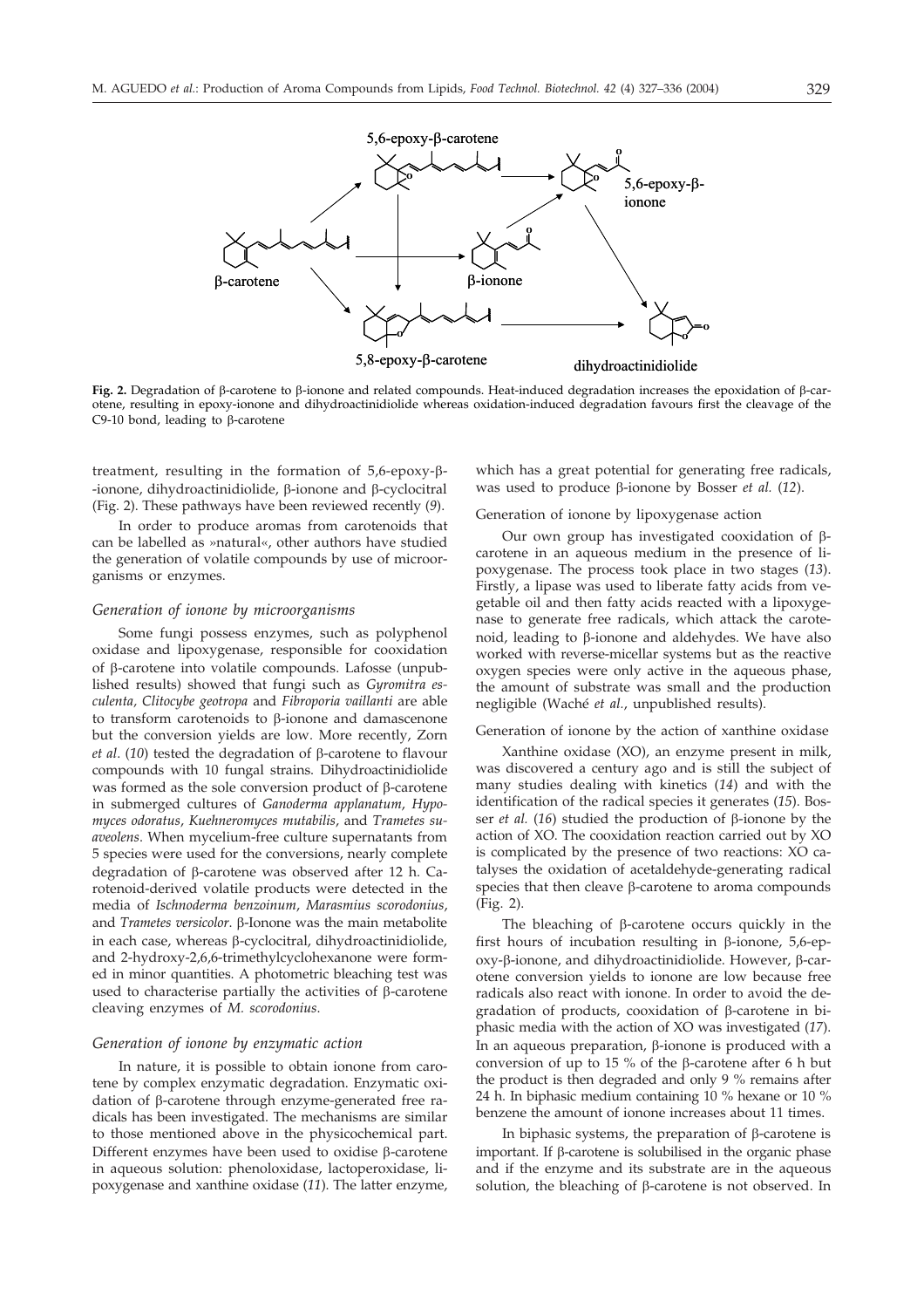contrast, if  $\beta$ -carotene is dispersed in the aqueous solution within Tween droplets  $(18)$  then cooxidation of  $\beta$ --carotene occurs. The organic solvent is thus added only to extract reaction products (*17*). The conversion yields in the presence of organic solvents are higher than in aqueous media. The most important criterion for choosing a solvent is the ability to extract the reaction products without inhibiting the enzyme. Hexane and benzene enable a good enzymatic activity of XO, whereas for more polar solvents, such as dichloromethane, no cooxidation occurs, confirming earlier observations that enzymatic inhibition depends on the polarity of the solvent (*19,20*).

In order to obtain a better conversion yield, we continued to study  $\beta$ -carotene cooxidation in biphasic media. The problem was to extract  $\beta$ -ionone but not  $\beta$ -carotene and the intermediate compounds. With that aim we modified the ratio of the solvent and added the surfactant in excess (Ly *et al.*, unpublished results). By optimising these parameters, we obtained conversion ratios up to 34 % in a biphasic system containing 50 % solvent and an excess of Tween. These results highlight the importance of maintaining the substrate for sufficient time in the reactive aqueous phase before extracting the product.

#### Perspectives in enzymatic generation of ionones

Although conversion yields are becoming more realistic with optimised biphasic media, they can potentially still be improved by the use of cleavage enzymes specific for the C9-10 double bond. Such enzymes have recently been discovered (*21,22*) and, combined with the progresses in genetic engineering of carotenoids in microorganisms (*23*), the diversity of carotenoid-derived aroma compounds produced by biocatalysis could increase in the next years, including highly desired compounds such as  $\beta$ -damascenone or  $\alpha$ -ionone.

# **Generation of Green Notes – Lipoxygenase/Hydroperoxide Lyase Pathway**

Volatile aldehydes and alcohols are key compounds in the »fresh« and »green« sensorial notes of vegetables and fruits (*24*). They are produced by plants in response to various stresses and they play a major role in plant defence mechanisms (*25*). The pathway is presented in Fig. 3. C18-polyunsaturated fatty acids are oxidised into 9-, 10- or 13-hydroperoxides, depending on the specificity of the lipoxygenase catalyst. These compounds are then cleaved by hydroperoxide lyase into C6-, C9- or C10-aldehydes, which can be reduced into the corresponding alcohols by yeast alcohol dehydrogenase.

#### *Biotechnological production of green notes*

The natural metabolic pathway generating green notes in plants has been utilised or mimicked in order to produce natural aldehydes and alcohols (*26–29*). The highest demand from the flavour industry is for *cis*-3 hexenol and *trans*-2-hexenal (*30*), but other compounds are also utilised, such as 2,4-decadienal. In the basic processes, sources of lipoxygenase and hydroperoxide lyase, such as apple pomace (*31,32*) or soybean flour (*26*), are added to sources of polyunsaturated fatty acids such as vegetable oil. However, there is a problem of scaling-up, resulting from the instability of hydroperoxide lyase. Whether this enzyme is sensitive to hydroperoxides or to the reaction products is not known, but its activity decreases rapidly within the medium, suggesting a suicidal behavior of the enzyme (*28*). Moreover, crude extracts are often associated with isomerase activities converting *cis*-3-hexenal into *trans*-2-hexenal (*24*).

#### *Expression of plant genes in microorganisms*

The characterisation, cloning and expression of many hydroperoxide lyase-encoding genes in microorganisms has led to proposals of new processes involving lipoxygenase-produced hydroperoxides and microorganisms containing plant-hydroperoxide lyase and alcohol dehydrogenase. Hydroperoxide lyase specifically produces the highly demanded compound hexenal from the hydroperoxide of linolenic acid and the more common hexanal from the hydroperoxide of linoleic acid. However, expression in a microbial cell may modify the activity. In a mixture of hydroperoxides, recombinant hydroperoxide



**Fig. 3.** Degradation of polyunsaturated C18-acids in the lipoxygenase/hydroperoxide lyase pathway and synthesis of green notes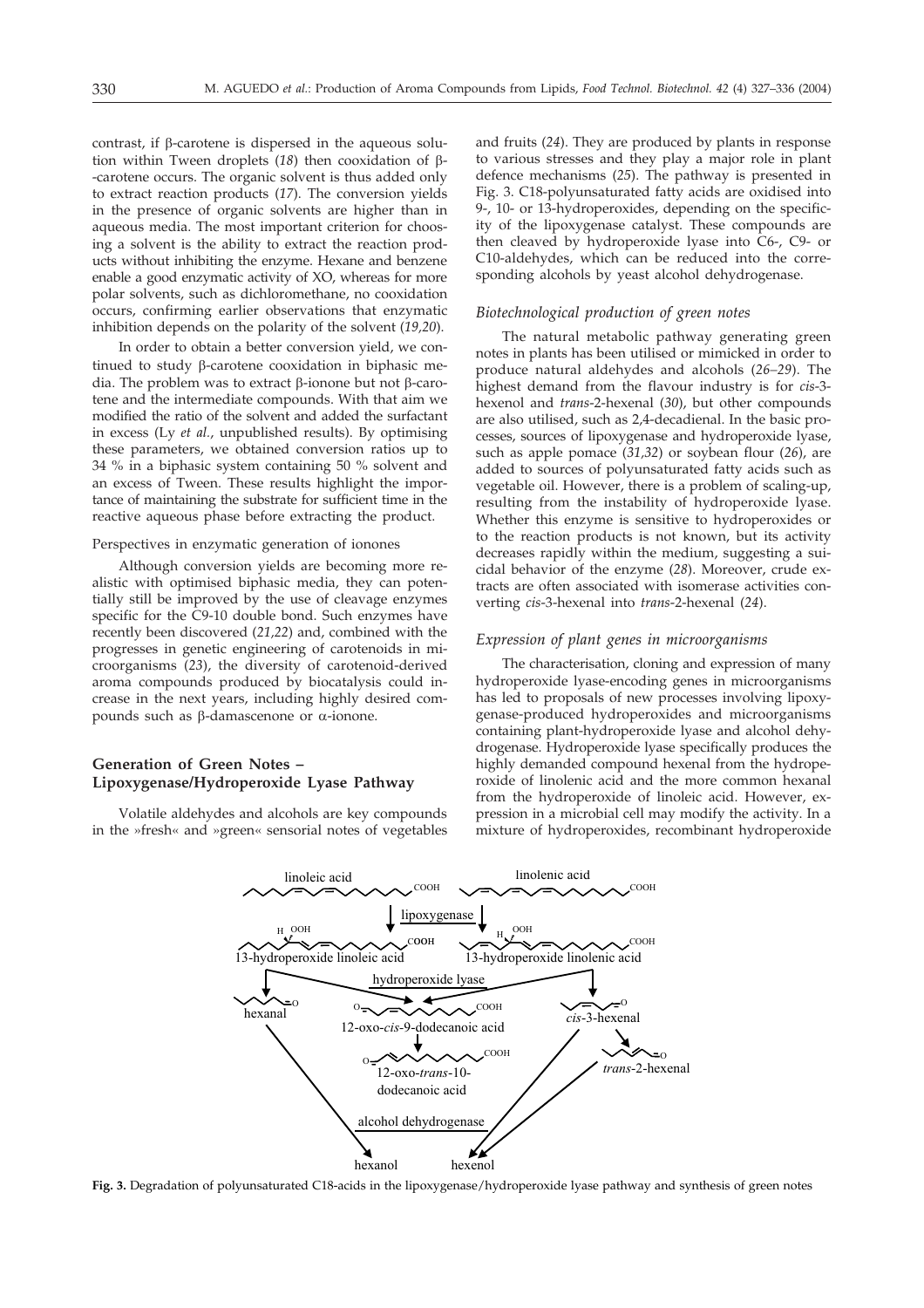lyase from alfalfa expressed in *E. coli* favours *cis*-3-hexenal production whereas the expression of the corresponding enzyme from green bell pepper in *Y. lipolytica* favours production of hexanal (*33*). Interestingly, the enzyme from green bell pepper favours the production of the unsaturated aldehyde (*cis*-3-hexenal) within the green bell pepper itself and when expressed in *E. coli* (*34*).

Other hydroperoxide lyases have been cloned and expressed in microorganisms: from tomato fruits (*35*), *Arabidopsis thaliana* (*36*), melon (*37*) and guava (*38*). This has resulted in several recently disclosed processes for the production of green notes (*39-42*). For expression of these heterologous genes, the wound-responding regulation system of the hydroperoxide lyase can be used (*43*) or, more conveniently, another expression system such as the lipid-inducible *POX*-promoter of *Y. lipolytica* (*33*).

## **Generation of Aroma Compounds through -Oxidation (--Decalactone)**

 $\beta$ -Oxidation is the classical biochemical pathway involved in fatty acid degradation. It acts on an acyl-CoA and consists of a four-step reaction sequence, yielding an acyl-CoA which has two carbons less and an acetyl-CoA. This sequence is repeated several times until the complete breakdown of the compound (Fig. 4). Depending on many factors, the breakdown can be stopped before the theoretical end, liberating medium- or short-chain length volatile compounds. These metabolites can exit the pathway between two  $\beta$ -oxidation cycles or inside the sequence. This can lead to a variety of volatile compounds (Fig. 4).

Among the products presented in Fig.  $4$ ,  $\gamma$ -decalactone is the major compound produced by a biotechnological route although vanillin can also result from processes that use  $\beta$ -oxidation activities (44,45). Moreover, the production of this compound illustrates many of the problems encountered with this pathway and we will thus limit our presentation to it.

The possibility of producing a lactone using a biotechnological route was discovered in the 1960s by the group of Okui (*46,47*) during the studies of the catabolism of hydroxyacids in various organisms. *Candida tropicalis* degraded ricinoleic acid to C16, C14 and C12 acids and, interestingly, accumulated y-decalactone, a lactone exhibiting fruity and oily notes important in the formulation of peach, apricot or strawberry aromas.

Since this observation, biotechnologists have devoted their efforts to the selection of yeast strains able to produce high amounts of this lactone. Many processes have been patented (*48-57*) that involve various microbial genera (including *Yarrowia, Sporobolomyces, Monilia, Pichia, Aspergillus* and *Cladosporium)* and reach values as high as 11 g/L (*56*). The production reached about 10 t in 1999 (*30*), which resulted in a sharp decrease in the prices from over 10 000 US\$/kg in the early 1980s to approximately 300 US\$/kg in 2004 (*58*). As a consequence, aroma producers are getting more and more interested in lowering the manufacturing costs. This has led to a change in the focus of the research in this field: previously it was largely devoted to the screening of strains or conditions, while now it addresses the biological



Fig. 4.  $\beta$ -Oxidation cycle and accumulation of aroma compounds

mechanisms of the catabolism of hydroxyacids. In fact, this has happened to such an extent that this widely applied field now generates a significant amount of basic results concerning yeast lipid metabolism.

#### *Pathway of production*

The pathway from methyl ricinoleate to  $\gamma$ -decalactone and the involvement of  $\beta$ -oxidation have been deduced from the accumulation of intermediates. The first compounds detected were those accumulating between two  $\beta$ -oxidation loops (47), excluding the 4-hydroxydecanoic acid, which was probably lactonising spontaneously before detection, as has been reported for other 4-hydroxyacids (*59*). The detection of other intermediates improved with the use of biphasic media (*60*) or by processing the pathway *in vitro* (*61*).

The commonly accepted pathway from ricinoleyl-CoA to  $\gamma$ -decalactone is presented in Fig. 5: four  $\beta$ -oxidation cycles occur, yielding 4-hydroxy-decanoyl-CoA, which is then cyclised to  $\gamma$ -decalactone. Divergences occur within this general framework concerning how the double bond is dealt with. From the » $\beta$ -oxidation auxiliary« enzymes present in *Saccharomyces cerevisiae*, Gurvitz *et al.* (*62*) proposed three possible pathways for C18-unsaturated fatty acids and intermediates detected during cultivation with methyl ricinoleate. One of these possibilities was confirmed in the case of *Y. lipolytica* (*63*) and added a new possibility in the case of *Pichia guilliermondii* (*64*). Due to our poor knowledge of the implication of auxiliary enzymes in  $\beta$ -oxidation fluxes, this point, up to now, has not been considered and investigations have focussed on the activities catalysing the four  $\beta$ -oxidation reactions.

*Y. lipolytica*, the species exhibiting the highest yields of production of  $\gamma$ -decalactone, is also the one possessing the highest number of genes coding for enzymes specialised in hydrophobic substrate degradation (*65*). It has thus become a model for the study of this pathway (*66*). This species possesses a family of six acyl-CoA oxidases (Aox1 to 6 encoded by *POX1* to *6*) comprising one short-chain-specific (Aox3) and one long-chain-specific (Aox2) enzyme. Interestingly, results obtained with *pox* mutants revealed differences between methyl oleate and methyl ricinoleate: most of the *pox* mutants exhibited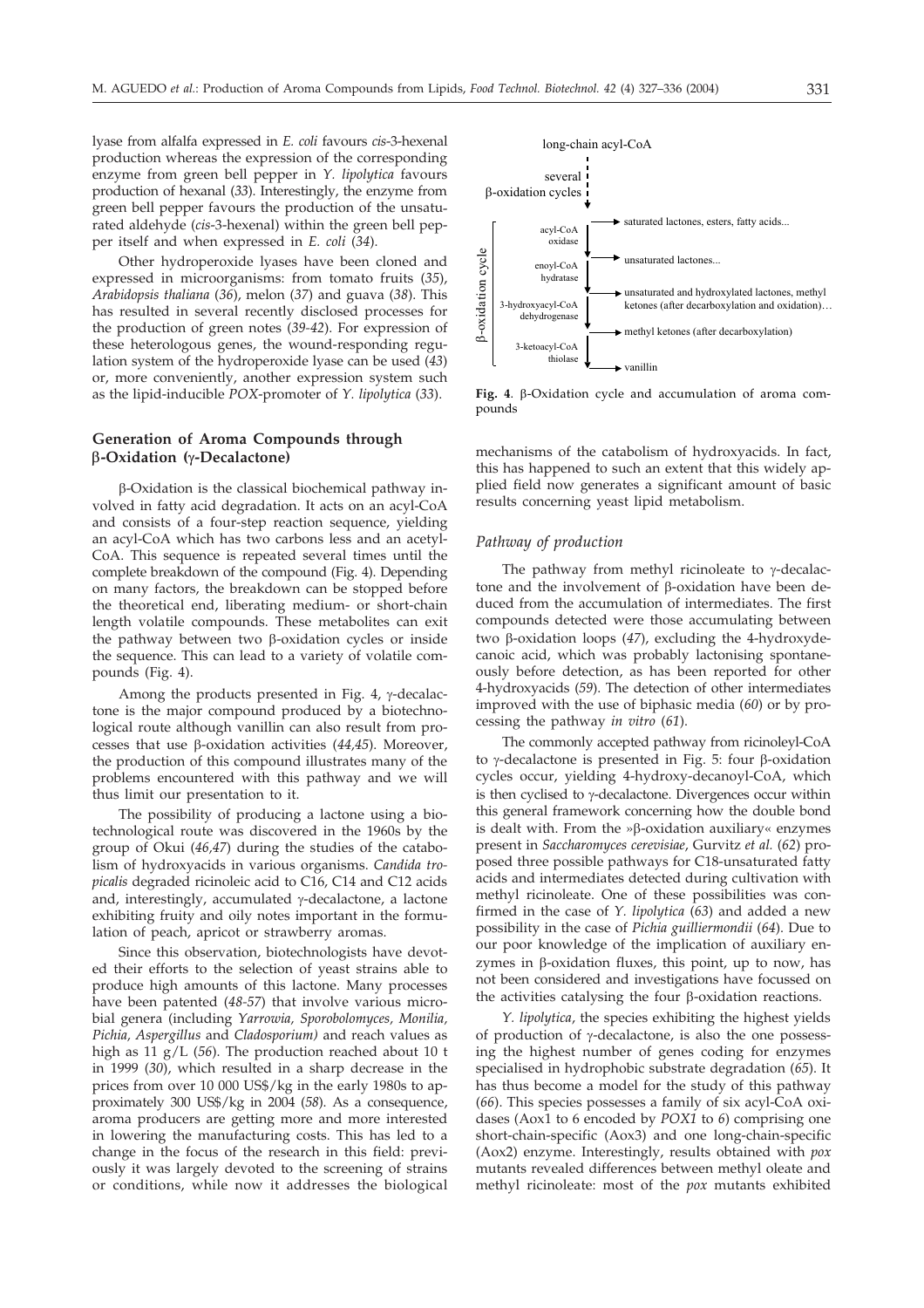

Fig. 5. Intermediates of y-decalactone production from methyl ricinoleate

unaltered growth on methyl oleate while some of them grew more slowly on methyl ricinoleate. This highlights a very important point specific to ricinoleic acid: due to the hydroxy group, this acid is considerably more polar than straight acids. As a consequence, alterations of the genotype, which would not be detectable with methyl oleate, are significant with methyl ricinoleate. The fact that this hydroxylated substrate seems less fitted to  $\beta$ oxidation enzymes probably explains why, at the C10 level, when the hydroxy group is in the  $\gamma$ -position, lactonisation occurs for a part of the substrate before oxidation, yielding γ-decalactone (Fig. 6). However, lactonisation can occur at the whole C10 stage resulting in other decalactones of variable interest (*63*): dec-3-en-4-olide has been described as exhibiting very powerful fruity notes

but it appears at the same time as dec-2-en-4-olide, which is characterised by mushroom notes. These lactones are probably related to a deficient 3-hydroxyacyl-CoA dehydrogenase activity. This latter activity utilises NAD+, giving rise to NADH. This cofactor is regenerated through a shuttle mechanism (*67*), which probably depends on mitochondrial respiration. The accumulation of these lactones occurs when the high cell density provokes oxygen limitation (*63*) and differences are observed between mutant strains with more or less altered growth (*68*).

Another point that was confirmed by *pox* mutations is that  $\beta$ -oxidation of C10 or smaller acyl-CoAs is responsible for a decrease in the yields and degradation of the γ-decalactone produced. Studies to construct mutant strains without acyl-CoA oxidase activity against short-



Fig. 6. Different lactones produced at the C10 stage of  $\beta$ -oxidation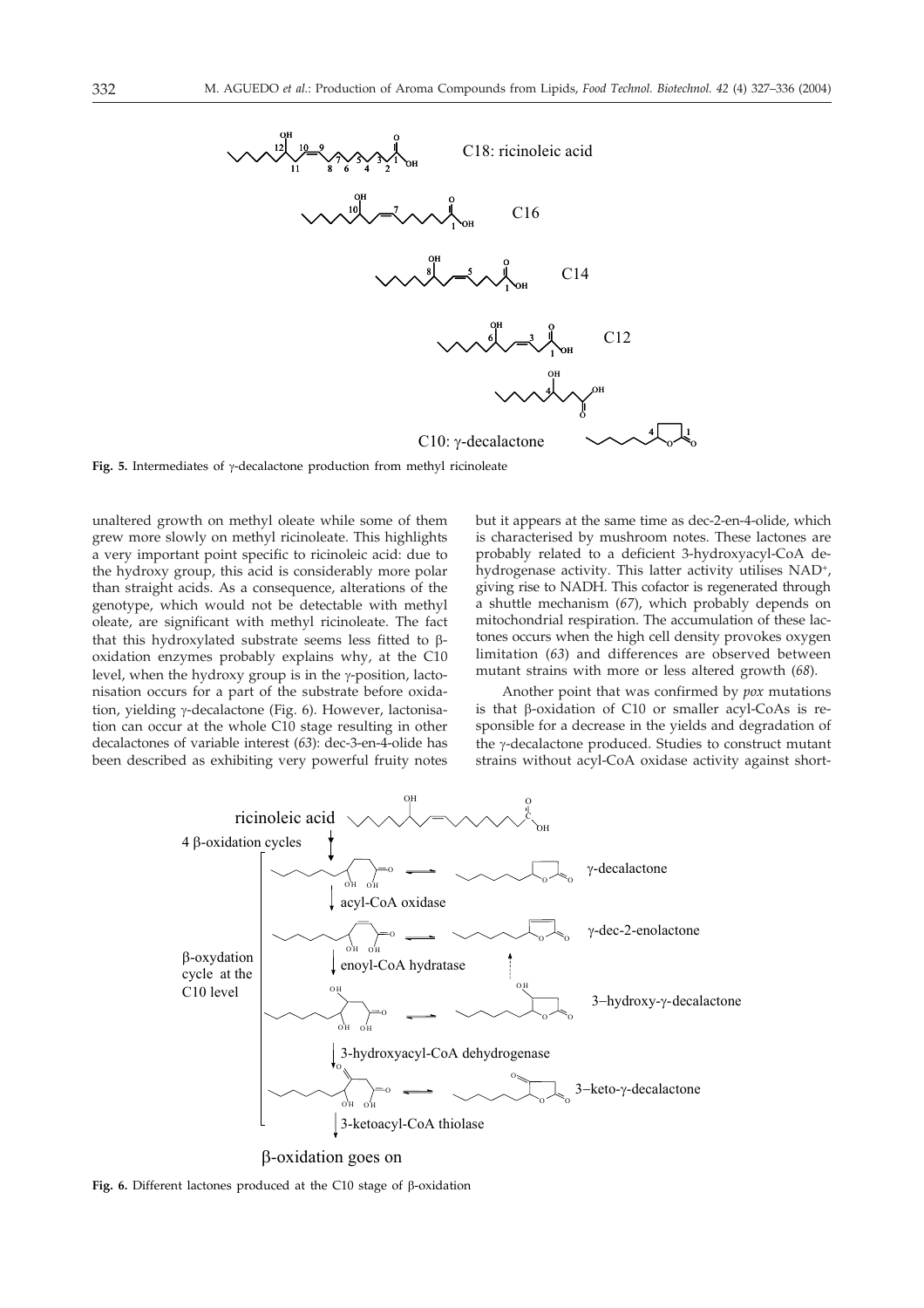-chain substrates were carried out, resulting in a strain unable to degrade this lactone (*69,70*). For some mutants, degradation was not reproducible, showing the difficulty of utilising genetically altered strains, which can sometimes utilise different pathways. It was also shown that acyl-CoA oxidase activities determined with straight chain acyl-CoAs might not be representative of the actual activity with hydroxylated substrates (unpublished results).

#### **Biotransformation from Lipids: Biological Catalysts within a Multiphase Medium**

A biotransformation from lipids implies that a hydrophobic carbon source is present at a certain concentration in a medium that also contains an aqueous phase. Enzymes, organelles, cell extracts or cell populations can be used as catalysts. Improvements in process productivity require an understanding of the interactions and of the transfers within the system. We will focus in this second part on these aspects, taking as an example the production of γ-decalactone by *Y. lipolytica*, for which the biosynthesis pathway of the metabolite is now rather well known. Recent results highlight the impact of environmental conditions on the biotransformation and also on the regulation of B-oxidation fluxes.

#### *Medium*

The heterogeneous medium containing an oil fraction turns into an emulsion with the aid of added surfactants and by absorbing part of the energy from the mechanical stirring applied. In most cases the oil forms a dispersed phase in a continuous aqueous phase containing the catalyst. The interfacial area between the organic and aqueous phases (and therefore the oil droplet size) becomes important in favouring the access of cells to the substrate and it is known that this characteristic influences the growth of microorganisms. The interfacial surface of emulsified methyl ricinoleate increases with agitation time and is not influenced by medium pH. The droplets present a wide range of sizes, from 0.05 to around 100 µm. The surfactant used and, to a lesser extent, its concentration in the medium also influences the interfacial surface, therefore these points have to be optimised (*71,72*).

During the production of aroma compounds, the organic phase also has the role of extracting the metabolites from the aqueous phase. This extraction may be important in minimising the contact between the metabolites and the cells, contact that can result in lactone or in yeast membrane degradation.

#### *Interactions within the medium*

#### Cell-lipid interactions

The assimilation of lipids by microbial cells requires contact between the oil phase and the cells in order to have high rates of uptake of the substrate. Observations of *Y. lipolytica* during the biotransformation of methyl ricinoleate showed that the contact occurs mainly through the adhesion of small-sized droplets (with diameters less than  $2.5 \mu m$ ) on the surface of the yeast. Further investigations showed that these adsorptions are mediated in part by Lewis acid-base interactions rather than by hydrophobic interactions (*73*). Electrostatic forces, and thus the surface charges of the cells and of the droplets, are also implicated in the adhesion between both entities (unpublished results). Surprisingly, the cell wall of *Y. lipolytica* limits neither substrate assimilation nor  $\gamma$ --decalactone production, which can be deduced from the fact that protoplasts show the same behaviour as entire cells (*71*). This observation, together with the indication that polar interactions are required in the assimilation of the substrate (*73*), points to a mainly surfactant-mediated assimilation of methyl ricinoleate.

Surfactants, especially ionic ones, can have a toxic action on the cells, drastically reducing cell viability. On the other hand, neutral agents appear to be compatible with *Y. lipolytica*, however, the interfacial area obtained varies with the agent; the one giving the highest surface area is Tween 80 (*72*).

The surface properties may be intentionally modified in order to improve the cell-substrate adhesion. The surface charges may be altered, for example by modifying the medium pH or ionic force. Pre-culturing *Y. lipolytica* on a hydrophobic carbon source rather than on the classical glucose medium increases the subsequent adsorption of droplets on the cell surface (*73*).

Some other examples of surface modification for increasing adhesion are available in the literature. The addition of a chosen charged surfactant to the medium enables one to obtain lipid droplets with a controlled-charge and a consequent optimised adhesion (*74*); the cell surface charge can be modified by adding adequate salts such as  $\tilde{Al}^{3+}$  to the medium (75).

The optimised conditions that we used for the production of lactone by *Y. lipolytica* enable a rather fast degradation of the substrate, with the maximum metabolite concentration reached after about 10 h. During the biotransformation, no intracellular accumulation of lipids occurs; such accumulation seems to happen mainly when the carbon/nitrogen ratio of the medium becomes very low (*71*). This point has to be checked since the intracellular accumulation of lipids can potentially lead to the entrapment of aroma compounds within the cells, since they take part in such hydrophobic environments.

#### Metabolite-cell interactions

High concentrations of aroma compounds reached during biotransformation may lead to toxic effects towards the producing microorganism. During lactone production by yeast, a progressive decrease in cell viability was correlated with the increase in metabolite concentration in the medium (*76*). Yeast cells are able to degrade  $\gamma$ -decalactone, however, the compound becomes toxic at a certain concentration threshold. Investigations of the mechanisms leading to toxicity showed that the hydrophobic lactone could take part in the cell membranes. This led *in vivo* to an increase in membrane fluidity, in a concentration-dependent manner. y-Decalactone concentrations higher than 150 mg/L lead to a dissipation of cell membrane potential (*77,78*).

Retention of aroma compounds within cell membranes and a consequent toxic effect thus needs to be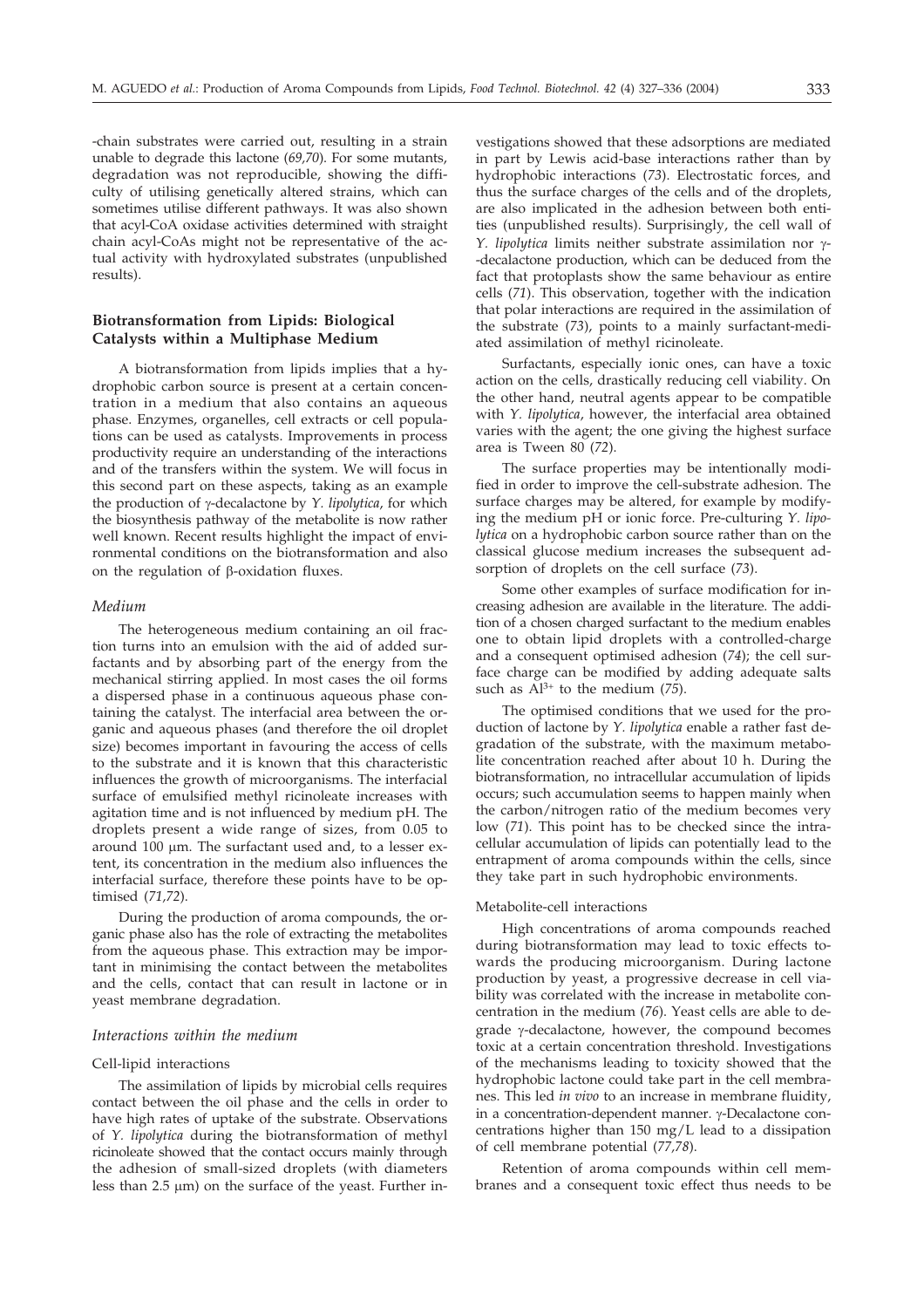considered for those compounds with hydrophobic properties. In order to reach high concentrations of the metabolites in the medium, existing strategies have to be applied (*76*), or new ones have to be imagined, notably by taking into account the »cell-membrane-fluidising« action of the compounds (*79*).

#### **Current Developments**

Different aspects are being currently investigated, such as genetic engineering of the pathways (presented in the first part) and modifications of the redox environment in order to redirect fluxes. These investigations are resulting in significant improvements of the processes but they are not specific to lipid-derived aroma compounds and they have been discussed recently elsewhere (*80,81*). We will thus limit our discussion to a physical constraint that exists in every system but which attains higher complexity and importance in the heterogeneous media used in lipid degradation bioreactors, namely mass transfer.

#### *Mass transfer within multiphase systems*

For bioprocesses in which oxygen is consumed, such as is typical for systems involving living cells, the mass transfer within the system is of crucial importance, especially if  $O_2$  transfer can become a limiting step for the overall productivity. This question is gaining interest since the biotechnological applications of these systems have been increasing (*82*). It is of particular interest in the case of the production of  $\gamma$ -decalactone by  $Y.$ *lipolytica*, firstly because this yeast is an obligate aerobe, and secondly because not only the oxygen concentration but also the global redox environment (*83*) may influence the crucial step leading to the formation of other C10-lactones from 4-hydroxydecanoic acid, the direct precursor of γ-decalactone (68).

The addition of oil to an aqueous medium modifies its properties: the density, the viscosity and the solubility and diffusivity of  $O<sub>2</sub>$  are changed; consequently the access of the cells to  $O_2$  may be altered. The presence of a dispersed oil phase in a continuous aqueous phase generally increases the oxygen mass transfer rates within the medium (*84*). However, for low concentrations of insoluble substrate, the presence of the organic phase can retard the gas to water mass transfer. Concerning the values for the overall  $O_2$  mass transfer coefficient ( $k<sub>L</sub>a$ ), the existing data are rather contradictory and general trends cannot be identified. Systematic measurements have to be done for a specific medium (*85*).

Within a two-phase system bioreactor, mass transfer most likely occurs in a series: from gas to water and from water to oil. Varying theories about the events at the gas- -water interface also exist. The presence of a surfactant in the medium could complicate the transfer, but this point has still to be evaluated. Moreover, there is little data available on mass transfer from the gas phase to oil-in-water dispersions in biological systems in the presence of microbial cells, which can be considered as an additional solid phase.

Even if some means are available to increase the transfer of oxygen within the bioreactor, such as the use of oxygen carriers like perfluorocarbons (*86*) and silicone oils (*87*) or the use of hyperbaric air (*88*) or pure oxygen as sparging gas, it seems important to understand better the mass transfer in multiphase systems in order to predict and optimise the oxygen availability for the aerobic cells. This implies the measurement of oxygen transfer rates in order to determine  $k<sub>L</sub>a$  and the use of models that involve these parameters to further optimise specific bioprocesses. Also, in the case of high oxygen concentrations, the possibility of cell stress must also be evaluated (*89*).

#### **Conclusions**

The field of production of natural aroma compounds through biotechnological routes has evolved rapidly in recent years. The original process strategy of simply bringing together high concentrations of cheap substrates and enzymes seems to be over. There is now a need for better understanding of the mechanisms in order to improve significantly the processes. There are numerous developments involving genetic engineering although there are two difficulties. Firstly, the public perception of »natural aroma« produced through genetically modified organisms is not always good and, secondly, genetic engineering approaches are not always successful, due to the complexity of the potential biochemical pathways and of their regulation in the host microorganism.

However, it is probable that the data obtained with genetically engineered strains (for instance, regarding hydroperoxide lyase or  $\beta$ -oxidation) will help to improve classical processes and that the application of these strategies to the production of carotenoid-derived aroma compounds will revolutionise this field.

In complex pathways such as  $\beta$ -oxidation, the global redox equilibrium is responsible, through the regeneration of cofactors, for the accumulation of various products. This depends greatly on transfers inside the medium. These transfers are complicated by the heterogeneous nature of the medium and it is therefore probable that many improvements can be achieved through studies into reactor technology.

The field of production of natural aroma compounds is thus still in development and now requires highly innovative processes to increase the diversity of compounds that are produced in this way and to decrease the costs of production.

#### **References**

- *1.* A. Pandey, S. Benjamin, C. Soccol, P. Nigam, N. Krieger, V. Soccol, *Biotechnol. Appl. Biochem. 29* (1999) 119–131.
- *2.* U. Bornscheuer, *Curr. Opin. Biotechnol. 13* (2002) 543–547.
- *3.* K. Jaeger, T. Eggert, *Curr. Opin. Biotechnol. 13* (2002) 390– 397.
- *4.* A. Mortensen, L. H. Skibsted, *J. Agric. Food Chem. 48* (2000) 279–286.
- *5.* P. Wintherhalter, R. Rouseff: Carotenoid-Derived Aroma Compounds: An Introduction. In: *Carotenoid-Derived Aroma Compounds*, P. Wintherhalter, R. Rouseff (Eds.), ACS, Washington DC (2001) pp. 1–17.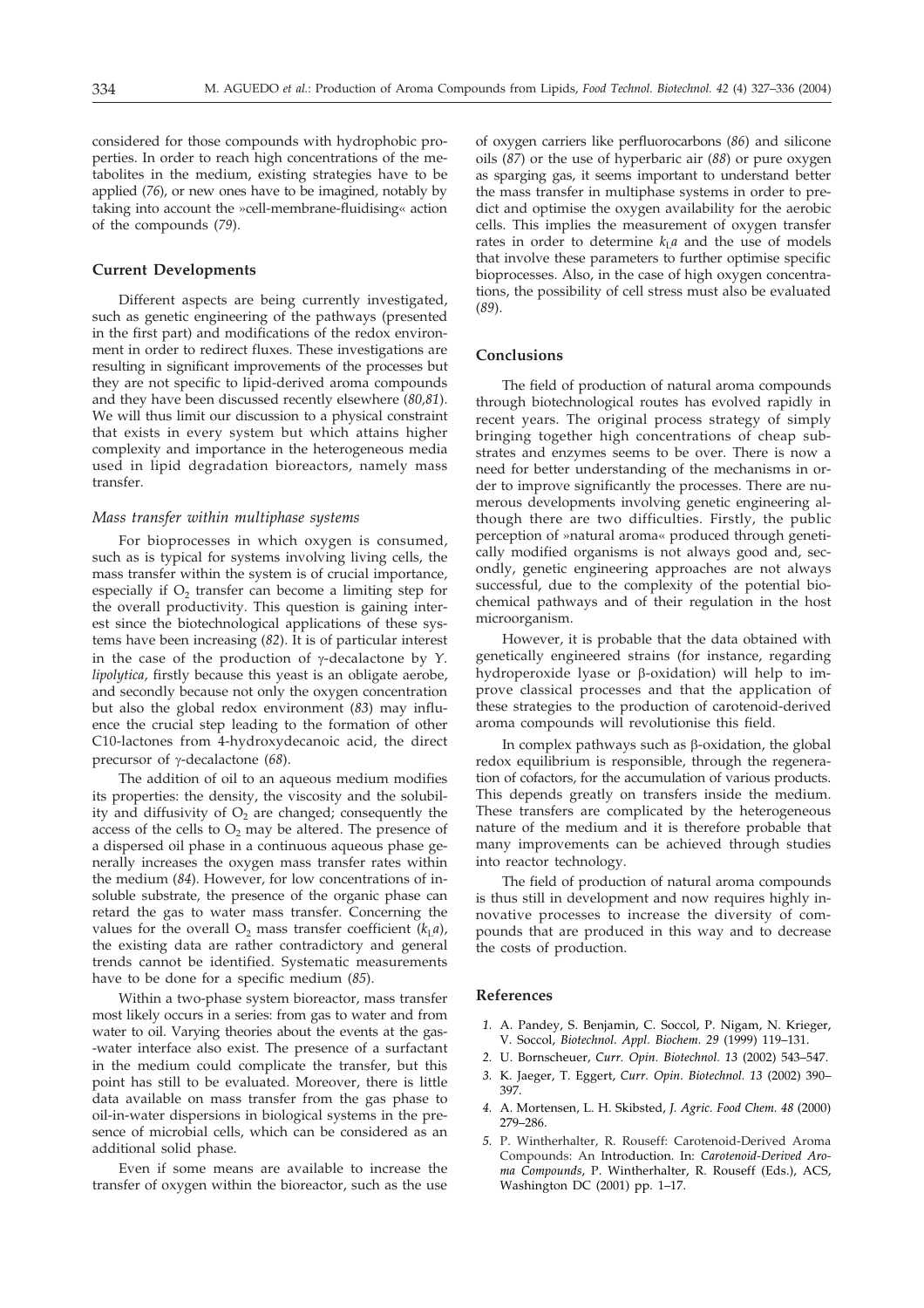- *6.* R. C. Mordi, J. C. Walton, G. W. Burton, L. Hughes, K. U. Ingold, D. A. Lindsay, *Tetrahedron Lett. 32* (1991) 4203–4206.
- *7.* T. A. Kennedy, D. C. Liebler, *J. Biol. Chem. 267* (1992) 4658– 4663.
- *8.* J. Crouzet, P. Kanasawud, M. Sakho: Thermal Generation of Carotenoid-Derived Compounds. In: *Carotenoid-Derived Aroma Compounds*, P. Winterhalter, R. Rouseff (Eds.), ACS, Washington DC (2001) pp. 115–129.
- *9.* P. Bonnie Ty, Y. M. Choo, *J. Oil Palm Res. 2 (*1999) 62–78.
- *10.* H. Zorn, D. E. Breithaupt, M. Takenberg, W. Schwack, R. G. Berger, *Enzyme Microb. Technol. 32* (2003) 623–628.
- *11.* Y. Waché, A. Bosser-De Ratuld, J.-M. Belin: Production of Aroma Compounds by Enzymatic Cooxidation of Carotenoids. In: *Carotenoid-Derived Aroma Compounds*, P. Winterhalter, R. Rouseff (Eds.), ACS, Washington DC (2001) pp. 102–113.
- *12.* A. Bosser, J.-M. Belin, *Biotechnol. Progr. 10* (1994) 129–133.
- *13.* F. Ropert, *Ph.D. Thesis*, Université de Bourgogne (1996).
- *14.* M. Benboubetra, A. Baghiani, D. Atmani, R. Harrison, *J. Dairy Sci. 87* (2004) 1580–1584.
- *15.* P. Kuppusamy, J. L. Zweier, *J. Biol. Chem. 264* (1989) 9880– 9884.
- *16.* A. Bosser, E. Paplorey, J.-M. Belin, *Biotechnol. Progr. 11* (1995) 689–692.
- *17.* Y. Waché, A. Bosser-De Ratuld, H. M. Ly, J.-M. Belin, *J. Mol. Catal. B-Enzym. 19* (*Special Issue*) (2002) 197–201.
- *18.* A. Ben Aziz, A. Grossman, M. Avron, *Phytochemistry*, *10* (1971) 1445–1452.
- *19.* A. M. Klibanov, *Trends Biotechnol. 15* (1997) 97–101.
- *20.* M. Tuena de Gomez-Puyou, A. Gomez-Puyou, *Crit. Rev. Biochem. Mol. Biol. 33* (1998) 53–89.
- *21.* J. T. Chernys, J. A. D. Zeevaart, *Plant Physiol. 124* (2000) 343–353.
- *22.* C. Kiefer, S. Hessel, J. M. Lampert, K. Vogt, M. O. Lederer, D. E. Breithaupt, J. von Lintig, *J. Biol. Chem. 276* (2001) 14110–14116.
- *23.* C. Schmidt-Dannert*, Curr. Opin. Biotechnol. 11* (2000) 255– 261.
- *24.* M. A. Nordermeer, W. Van Der Goot, A. J. Van Kooij, J. W. Veldsink, G. A. Veldink, J. F. G. Vliengenthart, *J. Agric. Food Chem. 50* (2002) 4270–4274.
- *25.* E. Blée, *Trends Plant Sci. 7* (2002) 315–321.
- *26.* J.-M. Belin, B. Dumont, F. Ropert, *Method for the enzymatic preparation of aromas, particularly ionones and C6 to C10 aldehydes. WO Patent 9408028* (1994).
- *27.* P. Brunerie, Y. Koziet, *Process for producing natural cis-3- -hexenol from unsaturated fatty acids. US Patent 5620879* (1997).
- *28.* B. Rehbock, D. Gansser, R. G. Berger, *Food Chem. 63* (1998) 161–165.
- *29.* S. J. Garger, R. B. Holtz, M. J. McCulloch, H. F. Phillips, R. K. Teague, *Method for providing green note compounds. WO patent 9526413* (2001).
- *30.* I. L. Gatfield: Biotechnological Production of Natural Flavor Materials. In: *Flavor Chemistry, Thirty Years of Progress,* R. Teranishi, E. L. Wick, I. Hornstein (Eds.), Kluwer Academic, Plenum Publishers, New York (1999) pp. 211–227.
- *31.* A.-M. Almosnino, J.-M. Belin, *Biotechnol. Lett. 13* (1991) 893–898.
- *32.* A.-M. Almosnino, M. Bensoussan, J.-M. Belin, *Food Chem. 55* (1996) 327–332.
- *33.* G. Bourel, J.-M. Nicaud, B. Nthangeni, P. Santiago-Gomez, J.-M. Belin, F. Husson, *Enzyme Microb. Technol. 35* (2004) 293–299.
- *34.* K. Matsui, T. Shibutani, T. Hase, T. Kajiwara, *FEBS Lett. 394* (1996) 21–24.
- *35.* K. Matsui, C. Miyahara, J. Wilkinson, B. Hiatt, V. Knauf, T. Kajiwara, *Biosci. Biotechnol. Biochem. 64* (2000) 1189–1196.
- *36.* K. Matsui, J. Wilkinson, B. Hiatt, V. Knauf, T. Kajiwara, *Plant Cell Physiol. 40* (1999) 477–481.
- *37.* N. Tijet, C. Schneider, B. L. Muller, A. R. Brash, *Arch. Biochem. Biophys. 386* (2001) 281–299.
- *38.* N. Tijet, U. Waspi, D. J. Gaskin, P. Hunziker, B. L. Muller, E. N. Vulfson, A. Slusarenko, A. R. Brash, I. M. Whitehead, *Lipids*, *35* (2000) 709–720.
- *39.* I. Feusner, E. Berndt, *Preparation of C9 aldehydes, alcohols and their esters, for use as aroma and flavoring agents, from unsaturated fatty acids, comprises modifying specific activities in e.g. plants. WO patent 0194606* (2001).
- *40.* A. Häusler, N. Silke, K. Lerch, A. Muheim, *Hydroperoxide lyases. US patent 6238898* (2001).
- *41.* A. J. Slusarenko, I. M. Whitehead, D. J. H. Gaskin, N. Tijet, A. R. Brash, *Guava (Psidium guajava) 13-hydroperoxide lyase and uses thereof. WO patent 9958648* (2001).
- *42.* I. M. Whitehead, A.Brash, N. Tijet, *Muskmelon (Cucumis melo) hydroperoxide lyase and uses thereof. WO patent 0173075* (2001).
- *43.* S. Gleddie, D. Hegedus, U. Schafer, D. Brown, N. Bate, *Hydrogen peroxide lyase regulatory region. WO patent 0250291* (2002).
- *44.* Z. Huang, L. Dostal, J. P. Rosazza, *J. Biol. Chem. 268* (1993) 23954–23958.
- *45.* M. Gasson, M. J. C. Rhodes, A. Narbad, N. J. Walton, *Production of vanillin. WO patent 9735997* (2001).
- *46.* S. Okui, M. Uchiyama, M. Mizugaki, *J. Biochem. 53* (1963) 265–270.
- *47.* S. Okui, M. Uchiyama, M. Mizugaki, *J. Biochem. 54* (1963) 536–540.
- *48.* C. Ambid, S. Carle, G. De Billerbeck, *Method for producing and extracting aromatic compounds. WO patent 9954432* (1999).
- *49.* P. Cabella, P. Guarda, M. Barbeni, C. Fuganti, G. Allegrone, R. Cardillo*, Process for the microbiological production of gamma- and delta-lactones. EP patent 0412880* (1991).
- *50.* M. Farbood, G. Harris, L. E. Kizer, L. B. McLean, J. Morris, *Process for preparing saturated lactones, products produced therefrom and organoleptic uses of said products. EP patent 0952226* (1999).
- *51.* M. Farbood, B. Willis, *Optically active gamma-hydroxy decanoic acid preparation by cultivating microorganism to hydrolyse castor oil and subjecting to -oxidation. US patent 4560656* (1985).
- *52.* I. Gatfield, *Gamma-decalactone preparation with high stereospecificity. DE patent 4401388* (1995).
- *53.* J. Meyer, *Gamma-decalactone microbial production from alkyl ricinoleate – by hydrolysis, beta-oxidation, and chemical cyclisation of 4-hydroxydecanoic acid produced for flavoring and perfume. DE patent 4126997* (1993).
- *54.* J.-M. Nicaud, J.-M. Belin, Y. Pagot, A. Endrizzi-Joran, *Bioconversion of substrate with microbe auxotrophic for compound in medium deficient in this compound. FR patent 2734843* (1996).
- *55.* G. V. Page, R. G. Eilerman, *Process for the preparation of gamma and delta lactones. WO patent 8912104* (1989).
- *56.* J. Rabenhorst, I. Gatfield, *Process for the production of gamma-decalactone. WO patent 0024920* (2000).
- *57.* H.-E. Spinnler, L. Dufossé, I. Souchon, A. Latrasse, C. Piffaut-Juffard, A. Voilley, P. Delest, *Production of gamma-decalactone by bioconversion. FR patent 2705971* (1994).
- *58.* J. Schrader, M. Etschmann, D. Sell, J.-M. Hilmer, J. Rabenhorst, *Biotechnol. Lett. 26* (2004) 463–472.
- *59.* G. Fantin, M. Fogagnolo, A. Guerrini, A. Medici, P. Pedrini, S. Fontana, *Tetrahedron: Asymmetry*, *12* (2001) 2709–2713.
- *60.* H. E. Spinnler, C. Ginies, J. A. Khan, E. N. Vulfson, *Proc. Natl. Acad. Sci. USA*, *93* (1996) 3373–3376.